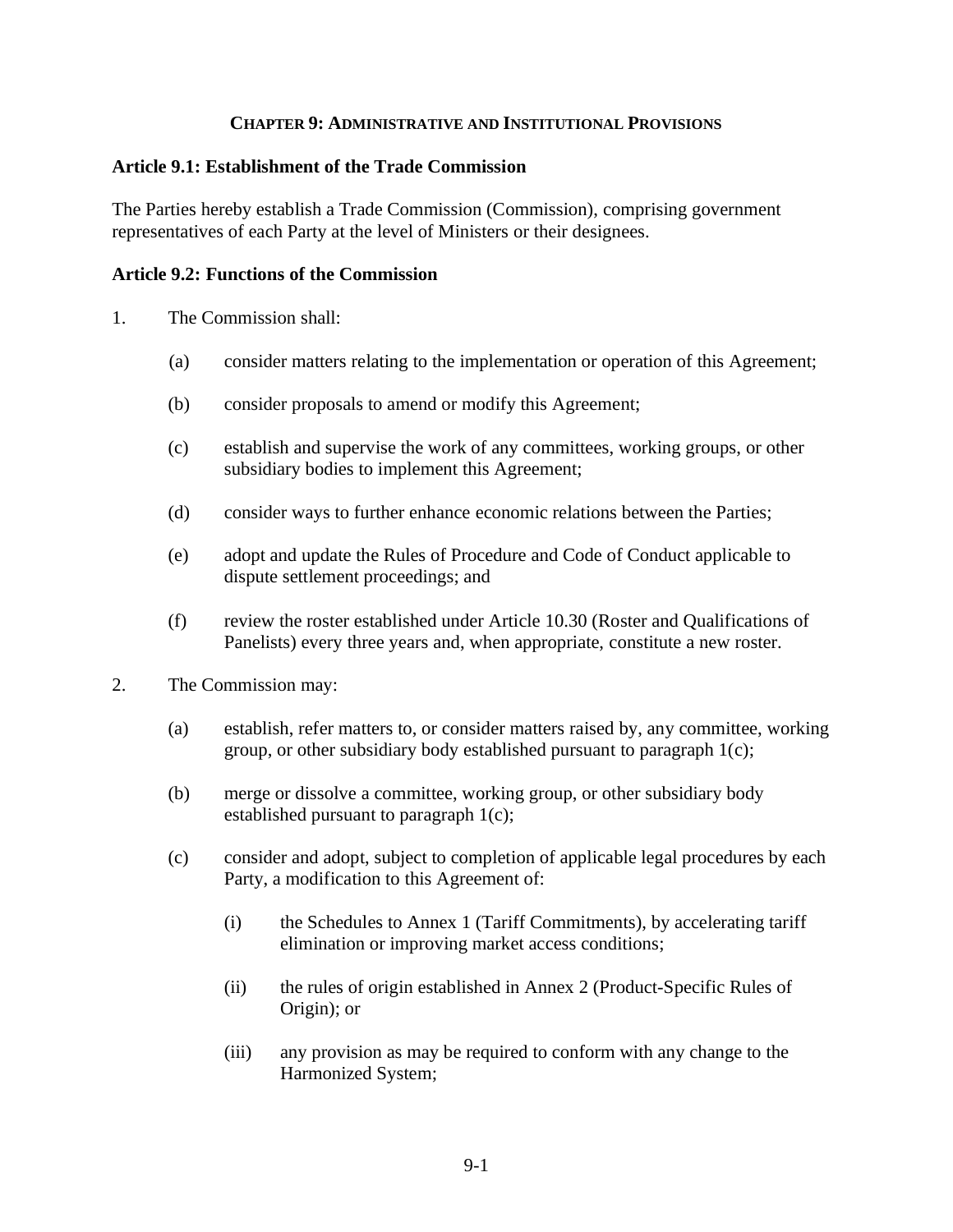- (d) develop arrangements for implementing this Agreement;
- (e) seek to resolve differences that may arise regarding the interpretation or application of this Agreement;
- (f) issue interpretations of the provisions of this Agreement;<sup>1</sup>
- (g) seek the advice of non-governmental persons or groups;
- (h) take any other action as the Parties may decide.

# **Article 9.3: Decision-Making**

The Commission and any subsidiary bodies established under this Agreement shall take decisions by consensus, except as otherwise provided in this Agreement, as otherwise decided by the Parties, or as provided for in Article 9.2 (Functions of the Commission). Unless otherwise provided in this Agreement, the Commission or a subsidiary body shall be deemed to have taken a decision by consensus if all Parties are present at a meeting when a decision is taken and no Party present at the meeting when a decision is taken objects to the proposed decision.

# **Article 9.4: Rules of Procedure of the Commission and Subsidiary Bodies**

1. The Commission shall meet within one year of the date of entry into force of this Agreement and thereafter as the Parties may decide, including as necessary to fulfil its functions under Article 9.2 (Functions of the Commission). Meetings of the Commission shall be chaired successively by each Party.

2. The Party chairing a meeting of the Commission shall provide any necessary administrative support for the meeting.

3. Unless otherwise provided in this Agreement, the Commission and any subsidiary body established under this Agreement shall carry out their work through whatever means are appropriate, which may include electronic mail or videoconferencing.

4. The Commission and any subsidiary body established under this Agreement may establish rules of procedures for the conduct of their work.

## **Article 9.5: Agreement Coordinator and Contact Points**

1. Each Party shall designate an Agreement Coordinator to facilitate communications between the Parties on any matter covered by this Agreement, as well as other contact points as required by this Agreement.

2. Unless otherwise provided in this Agreement, each Party shall notify the other Parties in writing of its Agreement Coordinator and any other contact point provided for in this Agreement no later than 60 days after the date of entry into force of this Agreement.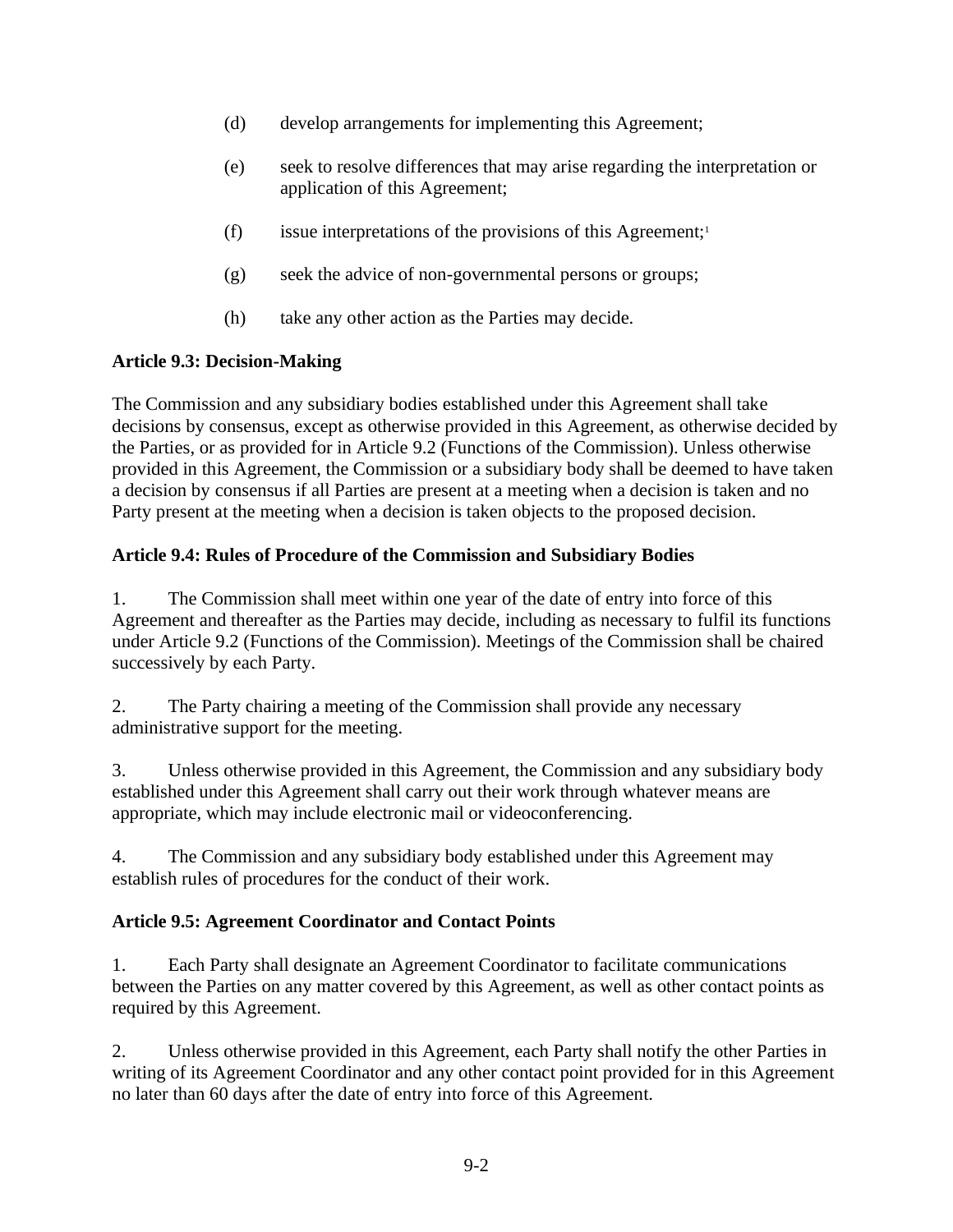3. Each Party shall promptly notify the other Parties, in writing, of any changes to its Agreement Coordinator or any other contact point.

4. On the request of another Party, the Agreement Coordinator shall identify the office or official responsible for a matter and assist, as necessary, in facilitating communication with the requesting Party.

## **Article 9.6: The Secretariat**

- 1. The Commission shall establish and oversee a Secretariat comprising national Sections.
- 2. Each Party shall:
	- (a) establish and maintain a permanent office of its Section and be responsible for its operation and costs;
	- (b) designate an individual to serve as Secretary for its Section, who shall be responsible for its administration and management; and
	- (c) notify the other Parties of the contact information for its Section's office.
- 3. The Secretariat shall:
	- (a) provide assistance to the Commission;
	- (b) provide administrative assistance to panels established under Chapter 10 (Enforcement and Settlement of Differences);
	- (c) be responsible for the payment of remuneration to and expenses of panels established under Chapter 10 (Enforcement and Settlement of Differences); and
	- (d) as the Commission may direct:
		- (i) support the work of other committees and groups established under this Agreement, and
		- (ii) otherwise facilitate the operation of this Agreement.

## **Article 9.7: Review and Term Extension**

1. The term of this Agreement shall be 10 years after the date of its entry into force. The Parties may renew the Agreement.

2. On the second anniversary of the entry into force of this Agreement, and every two years thereafter, the Commission shall meet to conduct a "joint review" of the operation of each